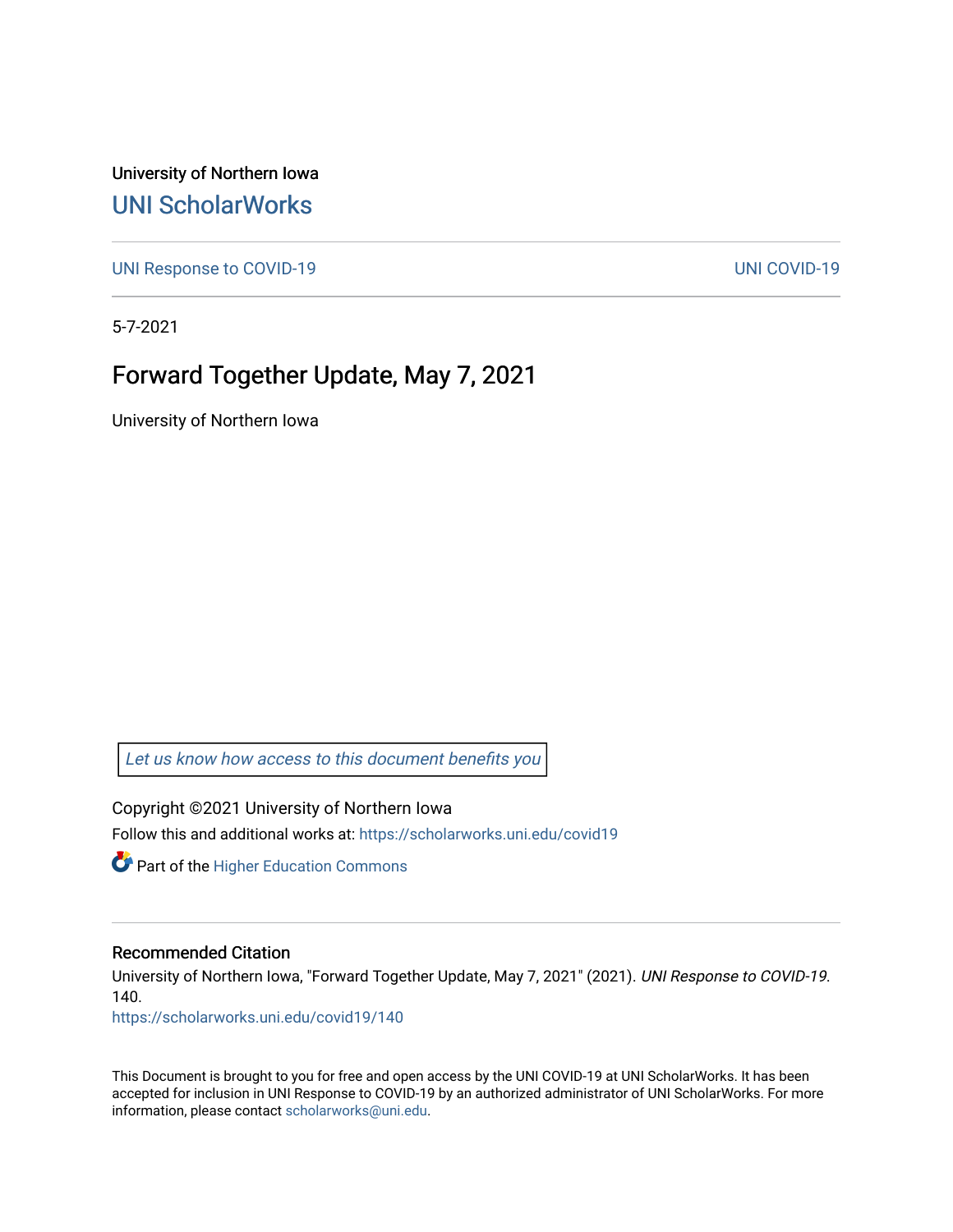# University of Northern Iowa

# **Forward Together Update**

Dear Panther Community,

As we reach the end of the spring semester, there's a lot of positive news to share. COVID-19 positivity rates in Black Hawk County and on campus are at some of the lowest levels since the pandemic began. We owe a debt of gratitude to the members of the COVID-19 Response Team Steering Committee and Campus Liaisons for their dedicated service throughout this academic year. Also, a special thanks to our health care workers, cleaning crews, faculty, staff, students, and administrators for all of your amazing efforts on campus to keep us all safe.

Around 57% of Iowa adults have now received at least one dose of vaccine and 46% are fully vaccinated against COVID-19, according to the governor's office. Nationally more than 70% of adults over 65 have now been fully vaccinated, according to the Centers for Disease Control.

We continue to strongly encourage everyone to be vaccinated either on campus or through their healthcare provider or local pharmacy. On-campus clinics are open to faculty, staff and students as well as their household members.

Remember that CDC guidelines for mask use and physical distancing remain in effect. The **[CDC said this week](https://www.cdc.gov/mmwr/volumes/70/wr/mm7019e3.htm?s_cid=mm7019e3_w#F1_down)** that its model predicts a possible national uptick in cases this month but a sharp decline by July.

### Forward Together communications

With the semester ending, you'll hear from us less. Rather than twice-weekly emails, we expect to communicate with campus every other week over the summer, but will continue to keep you informed as things develop.

If you have a question, please visit **[forwardtogether.uni.edu](https://forwardtogether.uni.edu/)** or email it to **[forwardtogether@uni.edu](mailto:forwardtogether@uni.edu)**. Thanks for all that you do to keep yourself, your family and the Panther community safe.

Stay Well,

John Vallentine, Associate Provost for Faculty